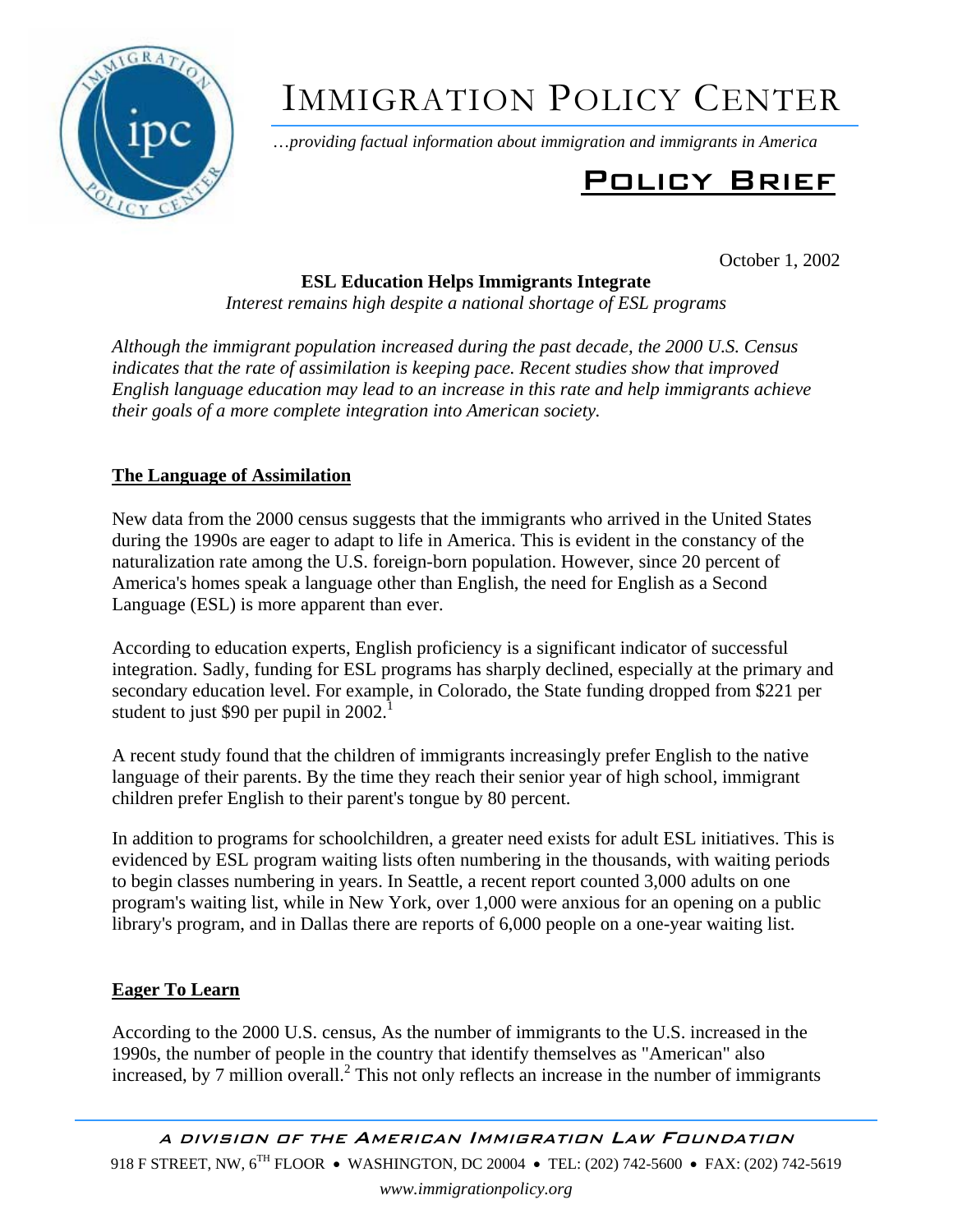that are already assimilating, but also reveals an increase in immigrant desires to become "American." Experts agree that improved ESL programs will only raise these figures.

Experts have found that immigrants are enthusiastic about learning English in order to be able to contribute more fully to American society. The U.S. Department of Education reports that in 1998 alone 1,927,210 adults were enrolled in federally funded ESL programs. This figure represents 48% of overall enrollment in national adult education programs.

#### **New Teaching Techniques**

Researchers have noted that one cause of the challenges in the nation's ESL programs is that administrators have not adapted to changing trends among the non-English speaking community. For example, the Washington Post reports that in Montgomery County, Maryland, the school district still uses an ESL program "designed decades ago primarily for well-educated Cubans fleeing Fidel Castro's regime."<sup>3</sup> Because of such outdated programs, less privileged immigrants, representing hundreds of different languages and countries may be at a disadvantage.

Analysts also believe that the nation's ESL programs may not be improving because, until recently, such programs have been low on most schools' lists of priorities. Patricia O'Neill, Vice President of the school board in Montgomery County, Maryland, explains that no one has taken initiative to reform the ESL system in her area because, as she puts it, "It's been nobody's baby."<sup>4</sup>

Still, reluctance exists on the part of the country's school districts to take on the challenge of reforming English language education. Research shows that many people have more success learning a second language when they simultaneously work on improving proficiency in their native language. Therefore, some experts suggest that ESL programs can only be effective if they incorporate education in immigrants' first languages. This requires resources and training beyond the scope of traditional ESL programs. Unfortunately, in some states, "bilingual" remains a controversial subject for policymakers.

> *In many states, ESL program waiting lists often number in the thousands.*

#### **Governmental Support**

Fortunately, the U.S. Department of Education is taking steps to increase awareness about the benefits of bilingual education. A statement by the Department's Office of Bilingual Education and Minority Languages reads: "A well-designed, instructional program-using a student's native language (to varying degrees) and designed and implemented at the local level-can be very effective in promoting English proficiency and subject area competence."<sup>5</sup> As the nation's school districts work to design and implement these types of programs, immigrants to the U.S. will be able to integrate faster and more effectively into American society.